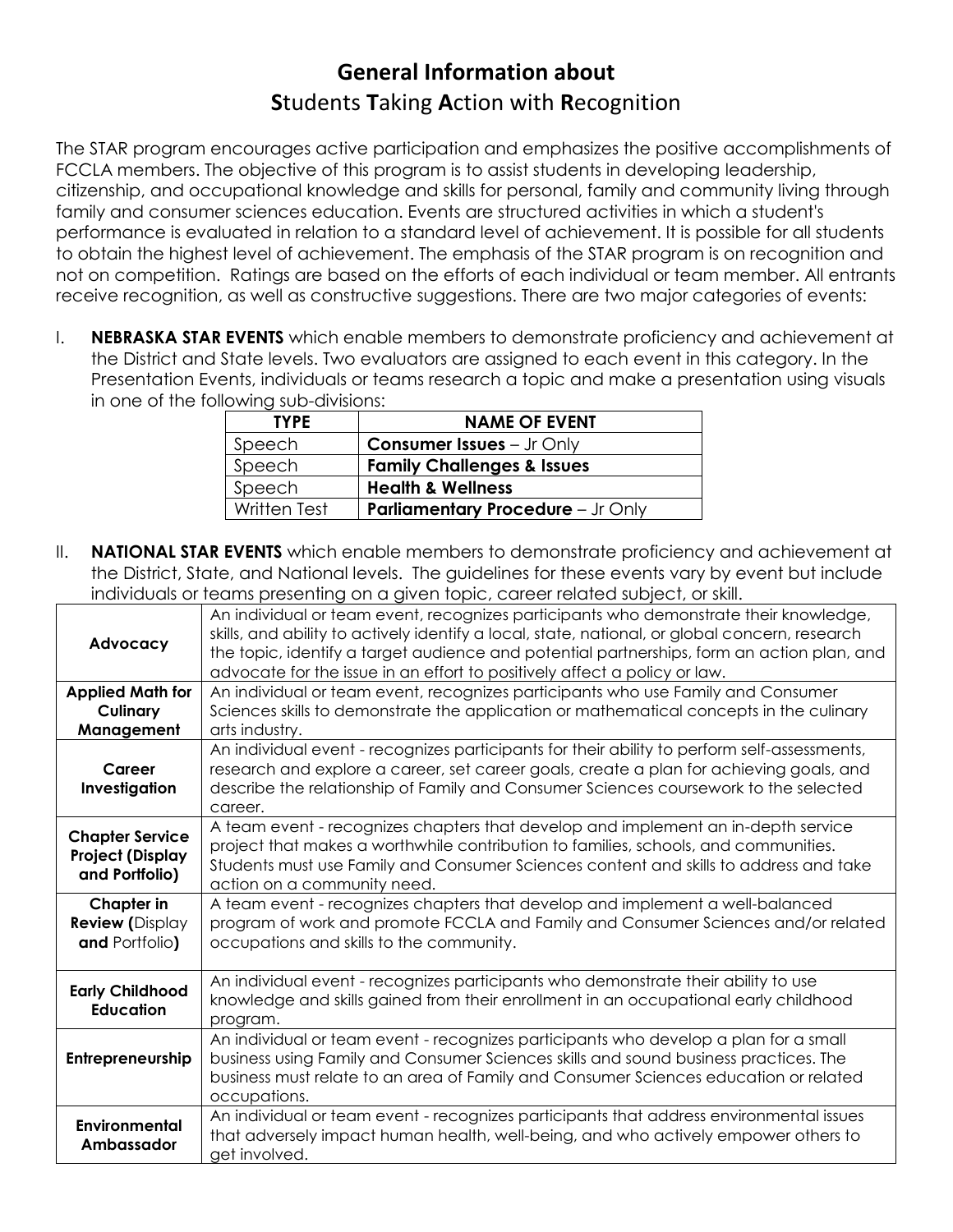| <b>Fashion</b><br>Construction                    | An individual event-recognizes participants who apply fashion construction skills learned<br>in Family and Consumer Sciences courses to create a display using samples of their skills.                                                                                                                                   |  |  |
|---------------------------------------------------|---------------------------------------------------------------------------------------------------------------------------------------------------------------------------------------------------------------------------------------------------------------------------------------------------------------------------|--|--|
| <b>Fashion Design</b>                             | An individual event - recognizes participants who apply fashion design skills learned in<br>Family and Consumer Sciences courses to design and market clothing styles.                                                                                                                                                    |  |  |
| Focus on<br>Children                              | An individual or team event - recognizes participants who use Family and Consumer<br>Sciences skills to plan and conduct a child development project that has a positive<br>impact on children and the community.                                                                                                         |  |  |
| Food<br><b>Innovations</b>                        | An individual or team event - recognizes participants who demonstrate knowledge of the<br>basic concepts of food product development by creating an original prototype formula,<br>testing the product through focus groups, and developing a marketing strategy.                                                         |  |  |
| Hospitality,<br>Tourism, and<br><b>Recreation</b> | An individual or team event, recognizes participants who demonstrate their knowledge of<br>the hospitality, tourism, and recreation industries and ability to translate their knowledge<br>into a hypothetical or real business. Project must relate to culinary, lodging, recreation,<br>tourism, or event coordination. |  |  |
| <b>Illustrated Talk</b>                           | An individual or team event - recognizes participants who make an oral presentation<br>about issues concerning Family and Consumer Sciences and/or related occupations.<br>Participants use visuals to illustrate content of the presentation.                                                                            |  |  |
| <b>Interior Design</b>                            | An individual or team event recognizes participants who apply interior design skills<br>learned in Family and Consumer Sciences courses to design interiors that meet the living<br>space needs of clients.                                                                                                               |  |  |
| Interpersonal<br><b>Communications</b>            | An individual or team event - recognizes participants who use Family and Consumer<br>Sciences and/or related occupations skills and apply communication techniques to<br>develop a project designed to strengthen communication.                                                                                          |  |  |
| Job Interview                                     | An individual event - recognizes participants who use Family and Consumer Sciences<br>and/or related occupations skills to develop a portfolio, participate in an interview, and<br>communicate a personal understanding of job requirements.                                                                             |  |  |
| Leadership                                        | An individual event, recognizes participants who actively evaluate and grow in their<br>leadership potential. Participants use the Student Leadership Challenge and supporting<br>materials, to investigate their leadership ability and develop a mentorship relationship to<br>further their leadership development.    |  |  |
| <b>Life Event</b><br>Planning                     | An individual or team event - recognizes participants who apply skills learned in Family<br>and Consumer Sciences courses to manage the costs of an event.                                                                                                                                                                |  |  |
| <b>National</b><br>Programs in<br>Action          | An individual or team event - recognizes participants who explain how the FCCLA<br>Planning Process was used to implement a national program project.                                                                                                                                                                     |  |  |
| <b>Nutrition and</b><br><b>Wellness</b>           | An individual event, recognizes participants who track food intake and physical activity<br>for themselves, their family, or a community group and determine goals and strategies for<br>improving their overall health.                                                                                                  |  |  |
| Parliamentary<br>Procedure                        | A team event - recognizes chapters that develop a working knowledge of parliamentary<br>law and the ability to conduct an FCCLA business meeting.                                                                                                                                                                         |  |  |
| Promote and<br><b>Publicize FCCLA!</b>            | An individual or team event - recognizes participants who use communications skills and<br>techniques to educate their schools and communities about FCCLA with the intention of<br>growing chapters and strengthening FACS and FCCLA programs.                                                                           |  |  |
| <b>Recycle and</b><br>Redesign                    | An individual event - recognizes participants who select a used fashion or home apparel<br>item to recycle into a new product.                                                                                                                                                                                            |  |  |
| <b>Sports Nutrition</b>                           | An individual or team event, recognizes participants who use Family and Consumer<br>Sciences skills to plan and develop an individualized nutritional plan to meet the needs of<br>a competitive student athletic in a specific sport.                                                                                    |  |  |
| <b>Teach and Train</b>                            | An individual event - recognizes participants for their exploration of the education and<br>training fields through research and hands-on experience.                                                                                                                                                                     |  |  |